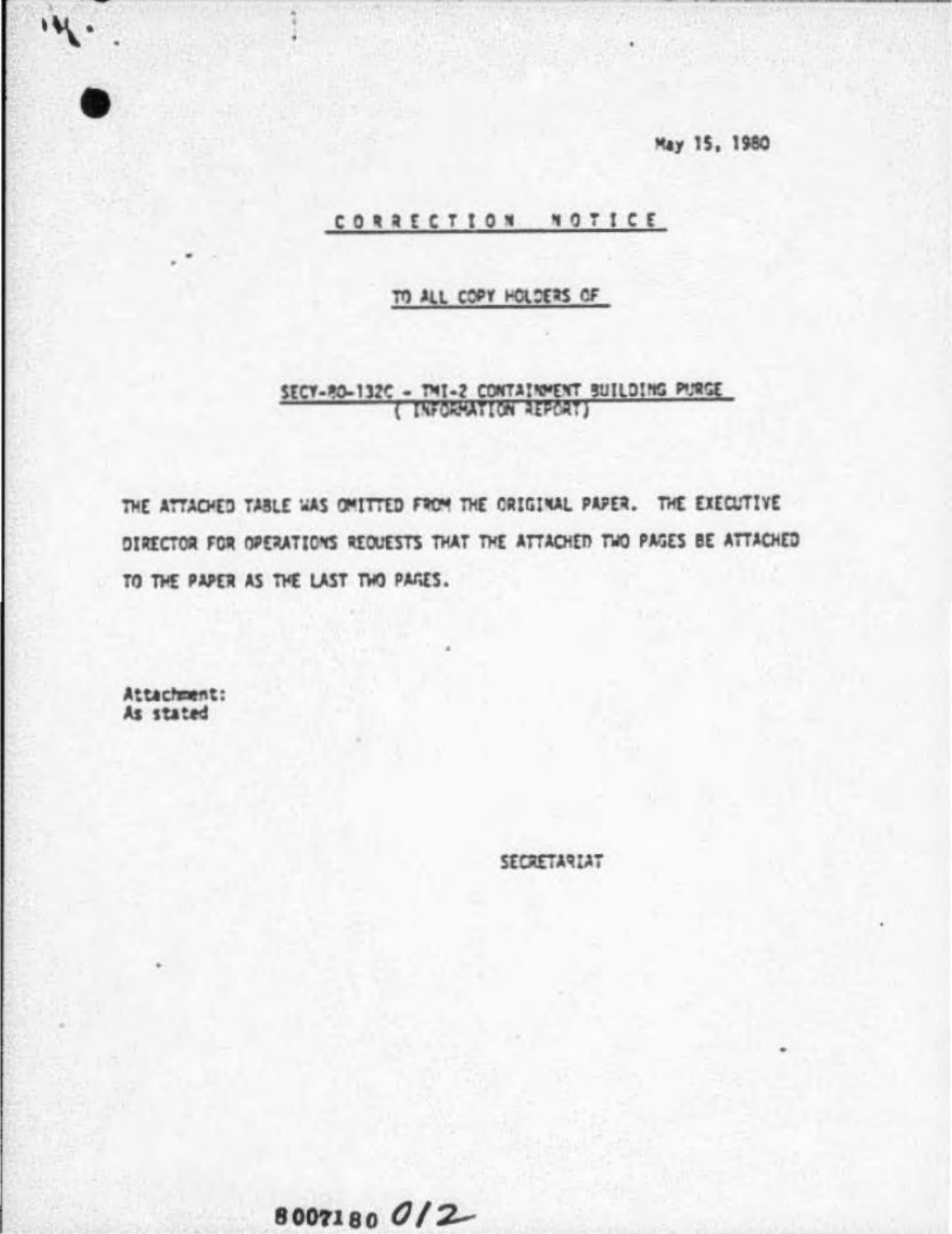## Table 1

## Components Presently Being Used

| I.D.0                                                                                                                                                                                                                                                             | Description                                                                                                                                                                                                                                                                                                                                                                                                                                                                                                                                                                                                                                                                                                         |
|-------------------------------------------------------------------------------------------------------------------------------------------------------------------------------------------------------------------------------------------------------------------|---------------------------------------------------------------------------------------------------------------------------------------------------------------------------------------------------------------------------------------------------------------------------------------------------------------------------------------------------------------------------------------------------------------------------------------------------------------------------------------------------------------------------------------------------------------------------------------------------------------------------------------------------------------------------------------------------------------------|
| $RC - 2 - TE - 1.2$<br>AHV103,104,<br>106,107                                                                                                                                                                                                                     | Pressurizer Temperature; RCS Pressure Control<br>R.B. Air Sample suction and discharge valves                                                                                                                                                                                                                                                                                                                                                                                                                                                                                                                                                                                                                       |
| <b>MU-VIA.B</b><br>MU-YZA.B<br>MU-V33A.B.C.D                                                                                                                                                                                                                      | Letdown Cooler Isolation Valves; RCS Pressure Control<br>Letdown Cooler Isolation Valves; RCS Pressure Control<br>RC Pump Seal Leakoff Valves; RCP's must be maintained<br>operable - Tech Specs                                                                                                                                                                                                                                                                                                                                                                                                                                                                                                                    |
| <b>MU-V25</b>                                                                                                                                                                                                                                                     | Containment Isolation Valves on RCP Seal Return; RC Pump<br>Operation                                                                                                                                                                                                                                                                                                                                                                                                                                                                                                                                                                                                                                               |
| $IC-VIA, B$                                                                                                                                                                                                                                                       | Isolation Valves for Letdown Coolers; Makeup & Purif.<br>System Operation                                                                                                                                                                                                                                                                                                                                                                                                                                                                                                                                                                                                                                           |
| <b>MS-TE 103,104</b><br>109,110                                                                                                                                                                                                                                   | Main Steam Temperature; Natural Circulation Data                                                                                                                                                                                                                                                                                                                                                                                                                                                                                                                                                                                                                                                                    |
| $NI-1$                                                                                                                                                                                                                                                            | Source Range Nuclear Instrumentation; Indication of<br>Reactor Status                                                                                                                                                                                                                                                                                                                                                                                                                                                                                                                                                                                                                                               |
| $M-1N$                                                                                                                                                                                                                                                            | Intermediate Range Nuclear Instrumentation; Indication                                                                                                                                                                                                                                                                                                                                                                                                                                                                                                                                                                                                                                                              |
| $C A - V1$<br>$C A - V 3$<br>$CA-YS$<br><b>RC-V117</b><br><b>RC-V122</b><br><b>RC-4A.B</b><br><b>RC-5A.B</b><br>$C\lambda - Y\lambda\lambda$ , $B$<br>$SV-VICA$ <sub>-</sub> $B$<br><b>SV-V11A.B</b><br>AH-ETTA-E<br>AH-TE5019,5020.<br>5021, 5022, 5023.<br>5024 | of Reactor Status<br>Pressurizer Isolation of RCS Line; RCS Samples<br>Pressurizer Isolation of RCS Isolation Line; RCS Samples<br>Pressurizer Isolation of RCS Letdown; RCS Samples<br>Pressurizer Sample Valve (steam side); RCS Samples<br>Pressurizer Sample Valve (water side); RCS Samples<br>Th (with temperature transmitters); Natural circulation<br>Data - Tech Specs<br>Te (with temperature transmitters); Natural Circulation<br>Data - Tech Specs<br>OTSG Sample Containment Isolation; OTSG Samples<br>OTSG Sample Valve: OTSG Samples<br>OTSG Sample Valve; OTSG Samples<br>Reactor Suilding Cooling Fans; Maintain RS at Negative<br>Pressure<br>Reactor Building Ambient Temperature; Tech Specs |
| AH-013A-E<br>AH-014A-E<br>RR-FT 1025,1025<br>1027, 1028, 1029<br>$CF-2-LT-1, 2, 3, 4$<br>$CF-1-PT-1, 2, 3, 4$<br>$CF-YZA.$<br>$SP-SA-PT-12$<br>$57 - 63 - 77 - 12$                                                                                                | Normal RB Cooler Valves; RS Pressure Control<br>Normal RB Cooler Valves; RS Pressure Control<br>RB Cooler Cooling Flow Transmitters; Presently not operable<br>Core Flood Tank Level Transmitter; Tech Specs<br>Core Flood Tank Pressure Transmitter; Tech Specs<br>Core Flood Tank Sample Valves<br>OTSG Pressure: Tech Specs<br>OTSG Pressure; Tech Specs                                                                                                                                                                                                                                                                                                                                                         |